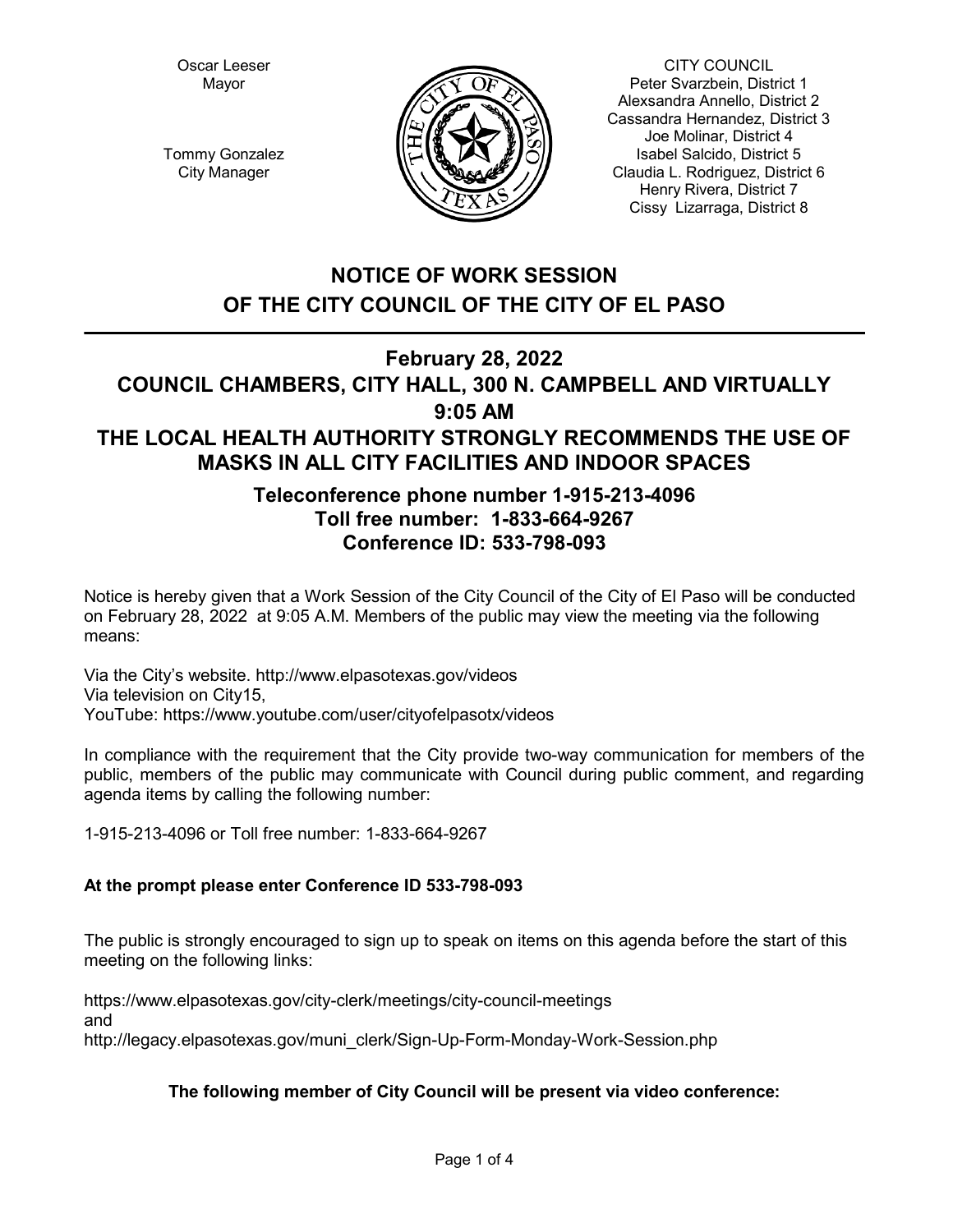#### **Representative Cassandra Hernandez**

### **A quorum of City Council must participate in the meeting.**

### **AGENDA**

**1.** Presentation and recognition of the El Paso Fire Department who on Friday, February 4, 2022, worked to extinguish the blaze that engulfed the De Soto Hotel. **[22-265](http://elpasotexas.legistar.com/gateway.aspx?m=l&id=/matter.aspx?key=6729)**

#### **All Districts**

City Manager's Office, Tommy Gonzalez, (915) 212-0023

- **2.** Presentation and discussion by the COVID-19 Response and Recovery Cross-Functional Team providing information on key activities, efforts, and processes. **[22-243](http://elpasotexas.legistar.com/gateway.aspx?m=l&id=/matter.aspx?key=6707)**
	- 1. Overview (Tommy Gonzalez)
	- 2. City Attorney Overview (Karla Nieman)
		- a) State Disaster Declarations
		- b) Emergency Ordinances
		- c) Greg Abbott, in his official capacity as Governor of Texas v. City of El Paso & Statewide Mask Mandate Litigation
		- d) Additional Updates
	- 3. Team Lead Report:
		- a) Health Focus (Hector Ocaranza, M.D.)
		- b) Financial Focus (Robert Cortinas)
	- 4. City Manager Wrap-up (Tommy Gonzalez)

#### **All Districts**

City Manager's Office, Cary Westin, (915) 212-1063

**3.** Discussion and action on an Emergency Ordinance re-enacting Emergency Ordinance No. 019035 extending a Disaster Declaration due to a Public Health Emergency. **[22-248](http://elpasotexas.legistar.com/gateway.aspx?m=l&id=/matter.aspx?key=6712)**

#### **All Districts**

Fire, Chief Mario D'Agostino, (915) 212-5605

**4.** Discussion and action on an Emergency Ordinance re-enacting Emergency Ordinance No. 019036, as re-enacted, restated and amended by Emergency Ordinance No. 019151; and further re-enacted and amended by Emergency Ordinance Nos. 019156, 019169, 019191 and 019284; penalty as provided in Section 8. **[22-249](http://elpasotexas.legistar.com/gateway.aspx?m=l&id=/matter.aspx?key=6713)**

#### **All Districts**

Fire, Chief Mario D'Agostino, (915) 212-5605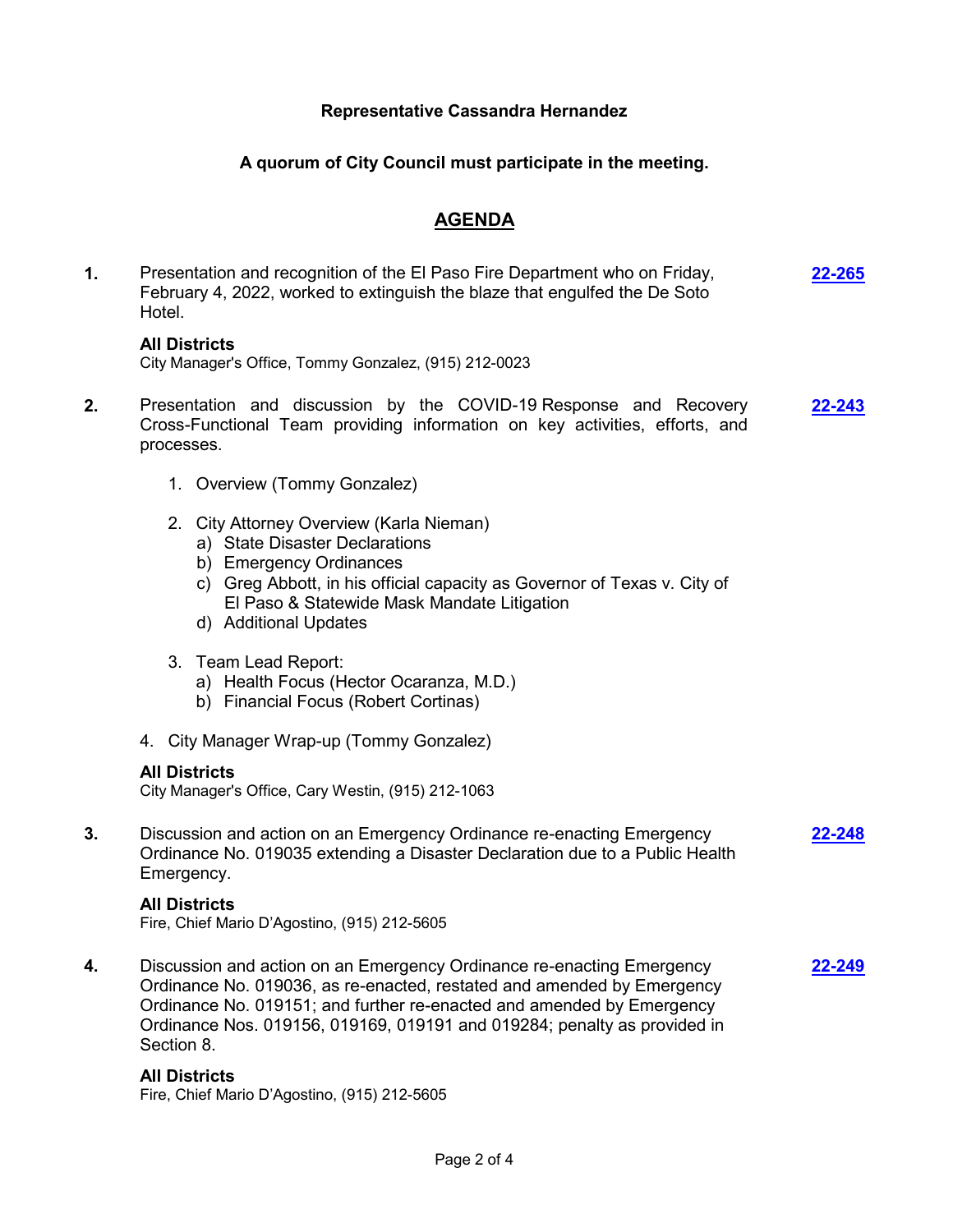| 5. | Discussion and action on an Emergency Ordinance re-enacting Emergency<br>Ordinance No. 019241; allowing temporary uses on the public right of way and<br>private property by suspending various city ordinances; Penalty as provided in<br>Section 6. | 8238   |
|----|-------------------------------------------------------------------------------------------------------------------------------------------------------------------------------------------------------------------------------------------------------|--------|
|    | <b>All Districts</b><br>Capital Improvement Department, Sam Rodriguez, (915) 212-0065                                                                                                                                                                 |        |
| 6. | Budget Update - 5 Year Financial Forecast.                                                                                                                                                                                                            | 22-232 |
|    | <b>All Districts</b><br>City Manager's Office, K. Nicole Cote, (915) 212-1092                                                                                                                                                                         |        |
| 7. | Presentation and update by Texas Gas Service on current customer and<br>operations investments in its gas distribution system, and any related regulatory<br>applications to be filed with or currently before the Railroad Commission of<br>Texas.   | 22-235 |
|    | .                                                                                                                                                                                                                                                     |        |

### **All Districts**

Economic and International Development, Karina Brasgalla, (915) 212-1570 Economic and International Development, Elizabeth Triggs, (915) 212-1619

## **EXECUTIVE SESSION**

The following member of City Council will be present via video conference:

Representative Cassandra Hernandez

The City Council of the City of El Paso may retire into EXECUTIVE SESSION pursuant to Section 3.5A of the El Paso City Charter and the Texas Government Code, Chapter 551, Subchapter D, to discuss any of the following: (The items listed below are matters of the sort routinely discussed in Executive Session, but the City Council of the City of El Paso may move to Executive Session any of the items on this agenda, consistent with the terms of the Open Meetings Act and the Rules of City Council.) The City Council will return to open session to take any final action and may also, at any time during the meeting, bring forward any of the following items for public discussion, as appropriate.

| Section 551.071 | CONSULTATION WITH ATTORNEY                                         |
|-----------------|--------------------------------------------------------------------|
| Section 551.072 | DELIBERATION REGARDING REAL PROPERTY                               |
| Section 551.073 | DELIBERATION REGARDING PROSPECTIVE GIFTS                           |
| Section 551.074 | PERSONNEL MATTERS                                                  |
| Section 551.076 | DELIBERATION REGARDING SECURITY DEVICES OR SECURITY AUDITS         |
| Section 551,087 | DELIBERATION REGARDING ECONOMIC DEVELOPMENT NEGOTIATIONS           |
| Section 551,089 | DELIBERATION REGARDING SECURITY DEVICES OR SECURITY AUDITS; CLOSED |
|                 | MEETING                                                            |

### **Goal 6: Set the Standard for Sound Governance and Fiscal Management**

**Discussion and action on the following:**